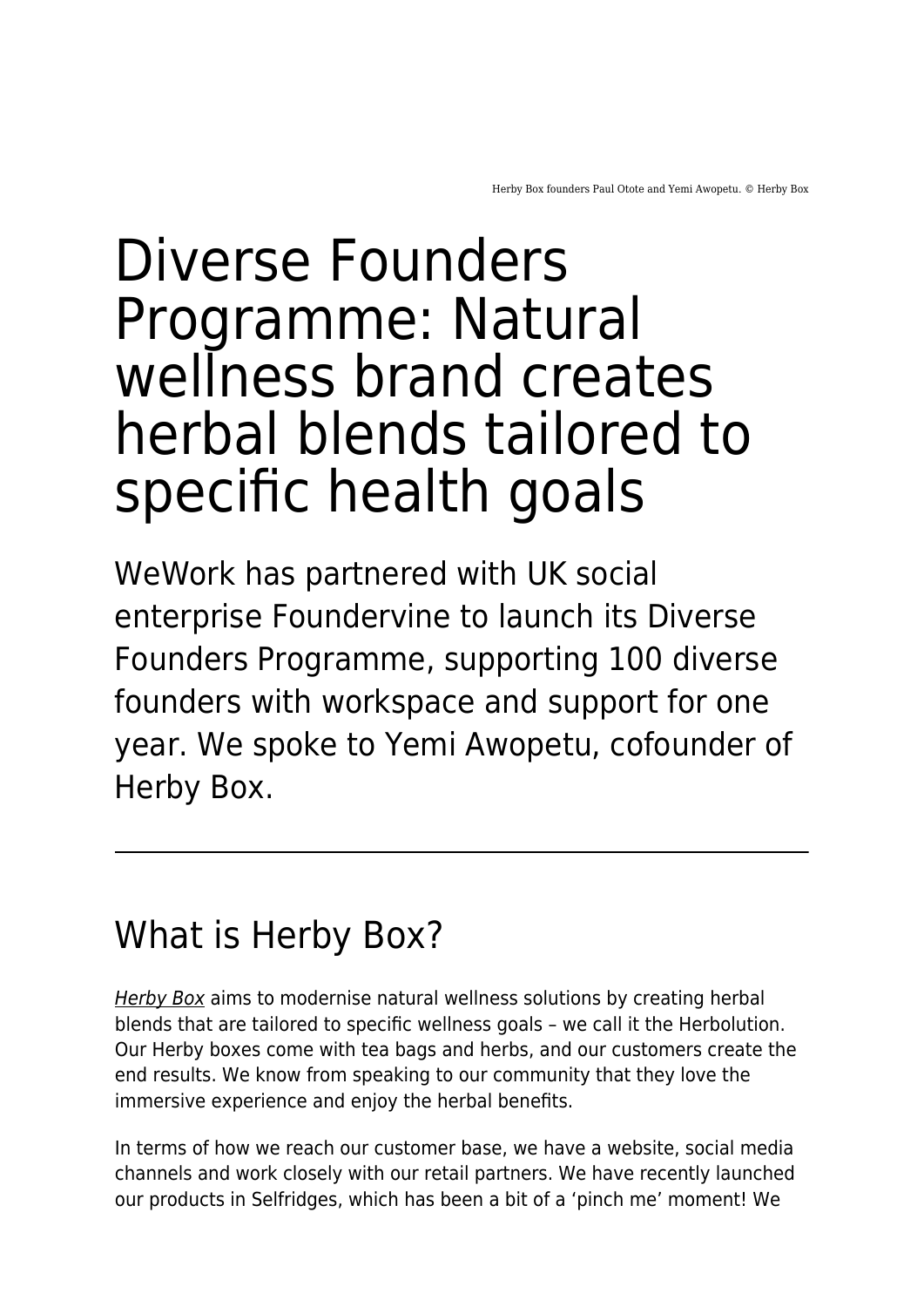continue to look for retail partners who are aligned with our values to help make Herby Box even more accessible.

## How did it feel to launch in Selfridges?

Words can't describe the feeling! When it was confirmed that Herby Box was going to be stocked in Selfridges, Paul and I kept reminiscing about all the times we had shopped in the iconic store, not knowing what was on the cards!

Collaborating with Selfridges demonstrates that the 'herbolution' is on the right track, and it's amazing to have a partner that can help us move it to the next level. We are proud of the service, product and customer experience we offer, and we know Herby Box has so much potential – I think Selfridges really sees this too.

#### What was the catalyst for launching Herby Box?

Before Herby Box, I worked at American Express, where my career spanned across financial analysis and building partnerships with banks across central and eastern Europe. During my time at American Express, I was always passionate about wellbeing – especially financial wellbeing – so in my spare time, I'd help people with learning about money, budgeting and financial planning.

Working hard and long hours, I always looked for natural ways to boost my productivity, energy and wellbeing. After a disastrous attempt to blend my own herbs, I turned to my friend Paul Otote, who is an expert in herbology and helped me reap the benefits I was after.

I knew from online research that many others had experienced the same failed attempts as me with mixing and consuming herbs, so Paul and I saw a gap in the market. We started brainstorming back in December 2019 and launched March 2020, on the cusp of the pandemic. It's been a journey!

#### How has the business evolved since its launch?

We have grown so much both personally and professionally. Paul and I are great friends, and we are lucky that we have also become great business partners, working well together and utilising our strengths to help grow our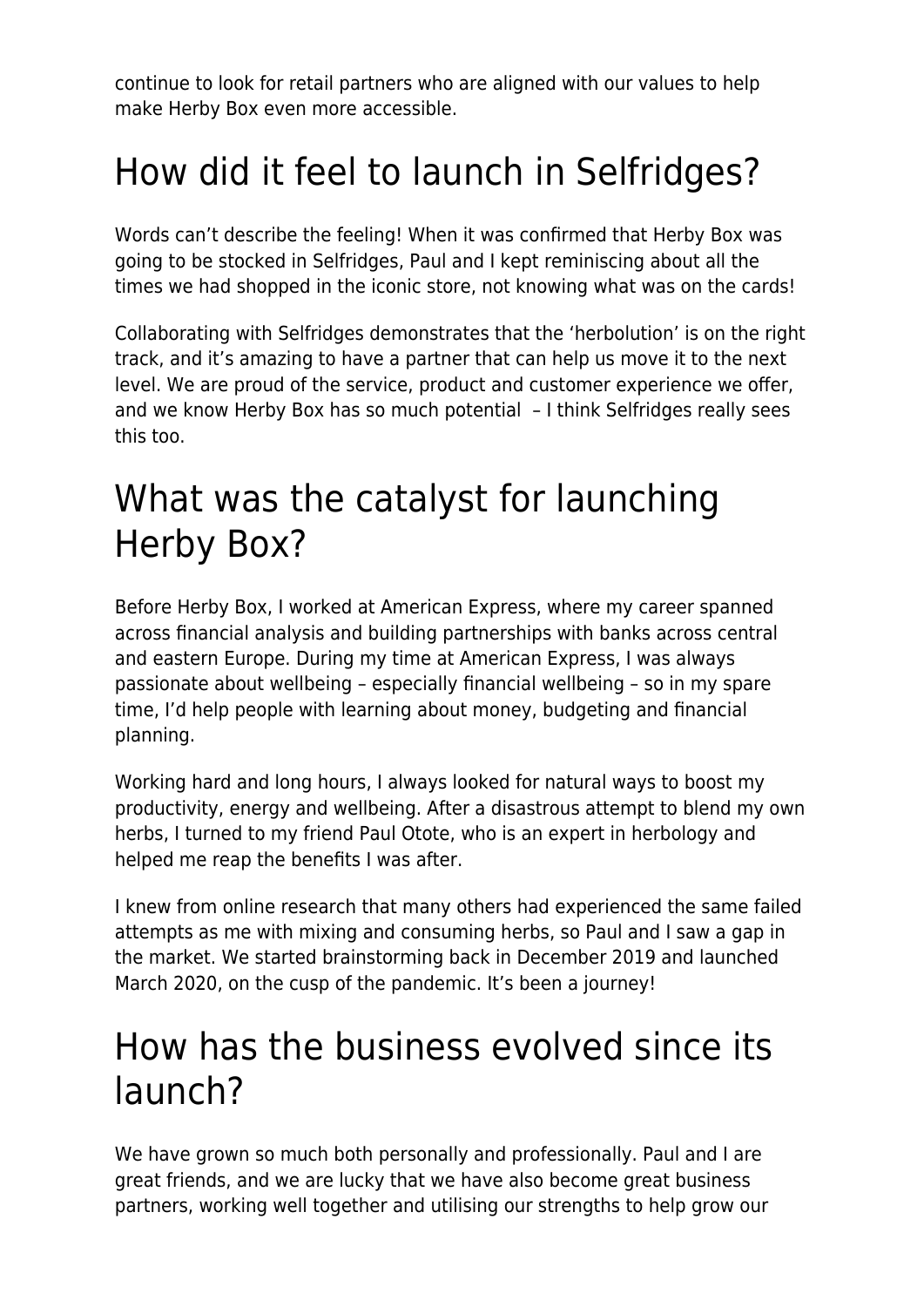business. We also continue to develop our product, working with our customers and hearing their honest feedback is incredibly useful.

It's been so rewarding to hear how much they love our product, but we are true believers in improvement, so we take any feedback very seriously. Since launching in March 2020, we have added six additional SKUs to our product line, and included a subscription option for those who would like it.

## How do you fund the business?

We are currently completely self-funded, but looking for ways to fundraise this year. Starting out as an entrepreneur during the pandemic means it has been a lot harder to network. We also know that businesses all over the UK and globally have been impacted by the pandemic so for the majority, investment in smaller startups will not be a priority – understandably.

We have been lucky enough to be part of the Foundervine x WeWork *[Diverse](https://www.maddyness.com/uk/2021/03/05/diverse-founders-programme-healthy-fruit-snack-brand-offers-an-exotic-twist/)* [Founders Programme](https://www.maddyness.com/uk/2021/03/05/diverse-founders-programme-healthy-fruit-snack-brand-offers-an-exotic-twist/), which provides mentoring opportunities and workspace, so that's been an incredible help. I cannot wait for a time to connect, collaborate and network with other entrepreneurs and larger companies.

#### What key challenges have you faced so far?

Two things that have been difficult to deal with have been our supply chain and customer delivery. Because of the pandemic, forward planning, understanding stock levels and ordering components in advance has been crucial. With regards to customer shipping, most delivery services were hit hard so we've had to either hand deliver packages to customers (COVID-friendly) or use more expensive options in order to ensure our customers receive their order in time! Having said this, the positives most certainly outweigh the challenges – we love what we do.

### What has been a personal highlight since launching Herby Box?

How can I choose one! I guess launching our first 'Herby Week', which was a week of online events around health, herbs, fitness and food over the summer. It was our way to engage with our community of customers and demonstrate the health benefits of herbs, and Herby Box. Another that springs to mind is when we made our first sale or when we received our first Trustpilot review. Of